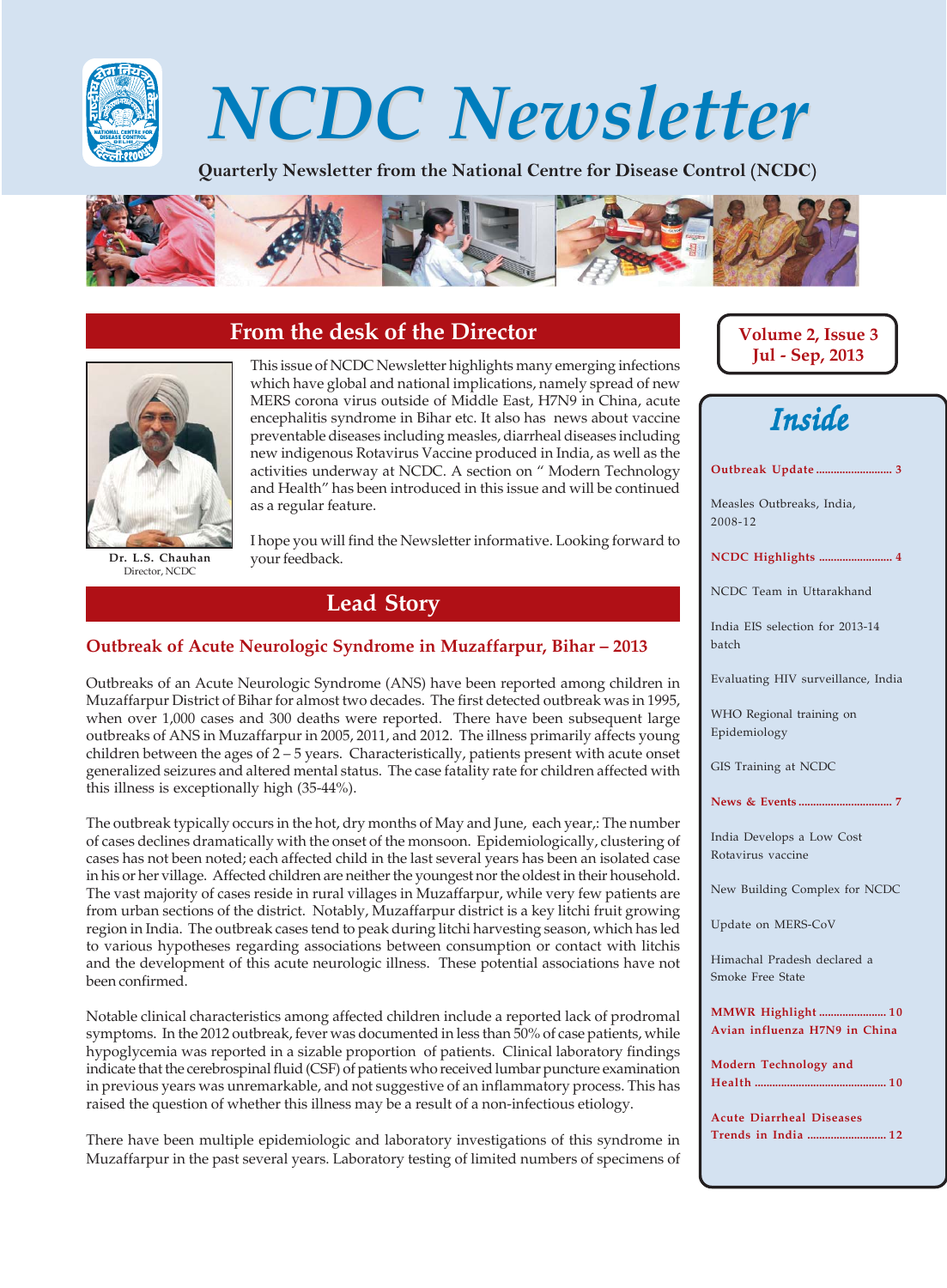CSF and blood has been conducted at NCDC Delhi and NIV Pune for multiple viral pathogens, including Japanese Encephalitis virus, Dengue, Enterovirus, Nipah Virus, and Chandipura Virus, with negative results. To date, an etiologic agent for this illness has not been confirmed.

In order to better understand this illness and work toward clarifying the etiology of this disease, NCDC, with technical support from GDD-IC is conducting systematic prospective hospital-based surveillance of Acute Neurologic Syndrome cases in Muzaffarpur District. Additionally, case patients identified during surveillance were also enrolled in a nested case-control study designed to evaluate potential risk factors associated with this syndrome.

During the study period of May 17 to July 21, 2013, the NCDC field team conducted surveillance at the three main tertiary hospitals accessed by patients in Muzaffarpur District: the Shri Krishna Medical College Hospital (SKMCH), the Krishnadevi Deviprasad Kejriwal Maternity Hospital (KDKMH), and the Sadar District Hospital. In the 2013 outbreak period, all children under the age of 15 years presenting to one of the participating hospitals during the study period with altered mental status and/or acute onset of seizures were enrolled in prospective surveillance, irrespective of the presence of fever at presentation. Patients admitted with acute febrile seizures were excluded from enrollment.

For each patient enrolled in surveillance, standardized clinical and demographic information was collected. Routine CSF cytology and chemistry as well as peripheral blood count, electrolytes and liver panels were conducted on all patients at the hospital. Additional CSF, whole blood, serum, rectal swab and urine samples have been collected on all patients and submitted to NCDC for additional testing, including diagnostic tests for JE Virus, West Nile Virus, Nipah, Chandipura, and Enteroviruses.

To evaluate risk factors for illness, two age-matched controls were enrolled for each case patient: one hospital control admitted to the same hospital with any CNS symptoms, and one community control residing in the same village as the patient. Home visits and collection of standardized data on epidemiologic and environmental exposures were conducted for every case and control.

Between May 17 and July 15, 133 cases were enrolled in surveillance. The greatest number of cases was reported during the first 2 weeks of June 2013. Among cases, 94 (71%) were from Muzaffarpur district while the remaining patients were from neighboring districts, including East Champaran. The majority (71%) of patients were less than 6 years of age. Preliminary



**Figure 1: Epidemic Curve: Muzaffarpur Hospital-Based Acute Neurologic Syndrome Surveillance, 2013**

data analysis indicate that 39% of patients had a documented fever of e"100.5°F at the time of admission, 77% had peripheral leukocytosis with WBC count > 11,000 cells/mm3 , while 23% had documented hypoglycemia (blood glucose <70 at admission). Notably, the majority (84%) of patients had normal CSF cell count (<10 cells/mm<sup>3</sup>), as well as normal CSF glucose (79%) and CSF protein (78%). Preliminary laboratory testing at NCDC indicate & negative results for Japanese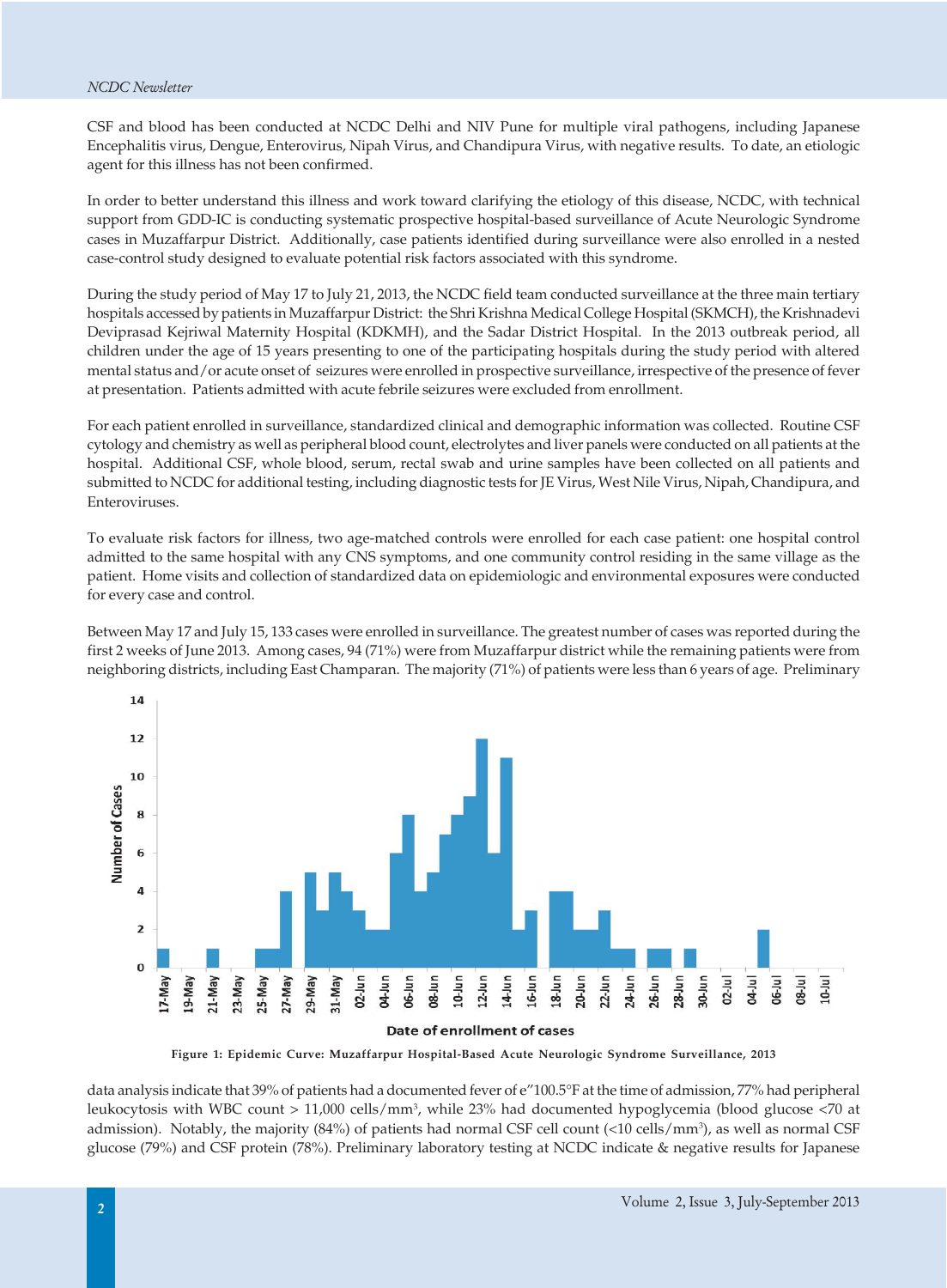Encephalitis virus as well as West Nile Virus and Enteroviruses. Testing for West Nile Virus, Nipah and Chandipura viruses are underway. Brain Magnetic Resonance Imaging conducted for 10 patients indicates no strong evidence for a focal or diffuse inflammatory process.

Among all enrolled patients, 59 (44%) patients died, 61 (47%) were discharged, 5% left against medical advice, while 4% were referred to another facility. Among those who died, 72% died within the first 48 hours of admission. Conversely, among those who were discharged, 50% recovered and were discharged within 48 hours of admission.

While field-based data collection is almost complete, data analyses have now started. Key questions to address with analysis of clinical data are whether this illness represents an encephalopathy or encephalitis. Several features, including unremarkable CSF, altered sensorium and frequent decline to coma, absence of infectious prodrome in most cases, and absence of other focal neurologic findings, are suggestive of an encephalopathy. At the same time, other features including a peripheral leukocytosis and the presence of fever in a subset of patients may be consistent with encephalitis.

The focus of the next steps of analysis will help to differentiate this clinical question of encephalopathy or encephalitis. This differentiation can help direct next steps in laboratory diagnostic testing, additional epidemiologic factors to focus on in future investigations. Defining these clinical and epidemiologic distinctions may help to shed light on potential etiologies that merit further investigation, rule out certain exposure hypotheses as a potential risk factor for illness, and also guide empiric management and improve the survival of affected children in Muzaffarpur.

#### **(Contributed by Dr Padmini Srikantiah, CDC)**

# **Measles outbreaks reported to and responded**

**through IDSP** Measles is an important cause of morbidity and mortality among theIndian children even though a safe and costeffective vaccine is available. A total of **466 measles outbreaks (>8% of total outbreaks)** have been reported under IDSP in a period of five years, during 2008-12.

(Table 1) Bihar has reported maximum number of outbreaks (about 21%) in the country followed by Madhya

Pradesh (12%) and Gujarat (10%) (Fig1)

**Table 1:** Measles outbreaks reported & responded through IDSP between 2008-12

| Year  | <b>Total</b><br><b>Outbreaks</b> | No. of<br><b>Measles</b><br><b>Outbreaks</b> | $%$ of<br><b>Total</b><br><b>Outbreaks</b> | <b>Cases</b> | <b>Deaths</b> |
|-------|----------------------------------|----------------------------------------------|--------------------------------------------|--------------|---------------|
| 2008  | 553                              | 40                                           | 7.2                                        | 849          | 31            |
| 2009  | 799                              | 44                                           | 5.5                                        | 766          | 19            |
| 2010  | 990                              | 95                                           | 9.6                                        | 1941         | 27            |
| 2011  | 1675                             | 177                                          | 10.6                                       | 2436         | 28            |
| 2012  | 1584                             | 110                                          | 6.9                                        | 2764         | 24            |
| Total | 5601                             | 466                                          | 8.3                                        | 8756         | 129           |



**Fig:-State wise number of measles outbreak reported under IDSP,2008-2012**

Relation between State wise measles immunization coverage *(Source – CES 2009)* and State wise number of measles outbreaks reported under IDSP is shown in Scatter Plot (figure 2).

#### **Outbreak Update**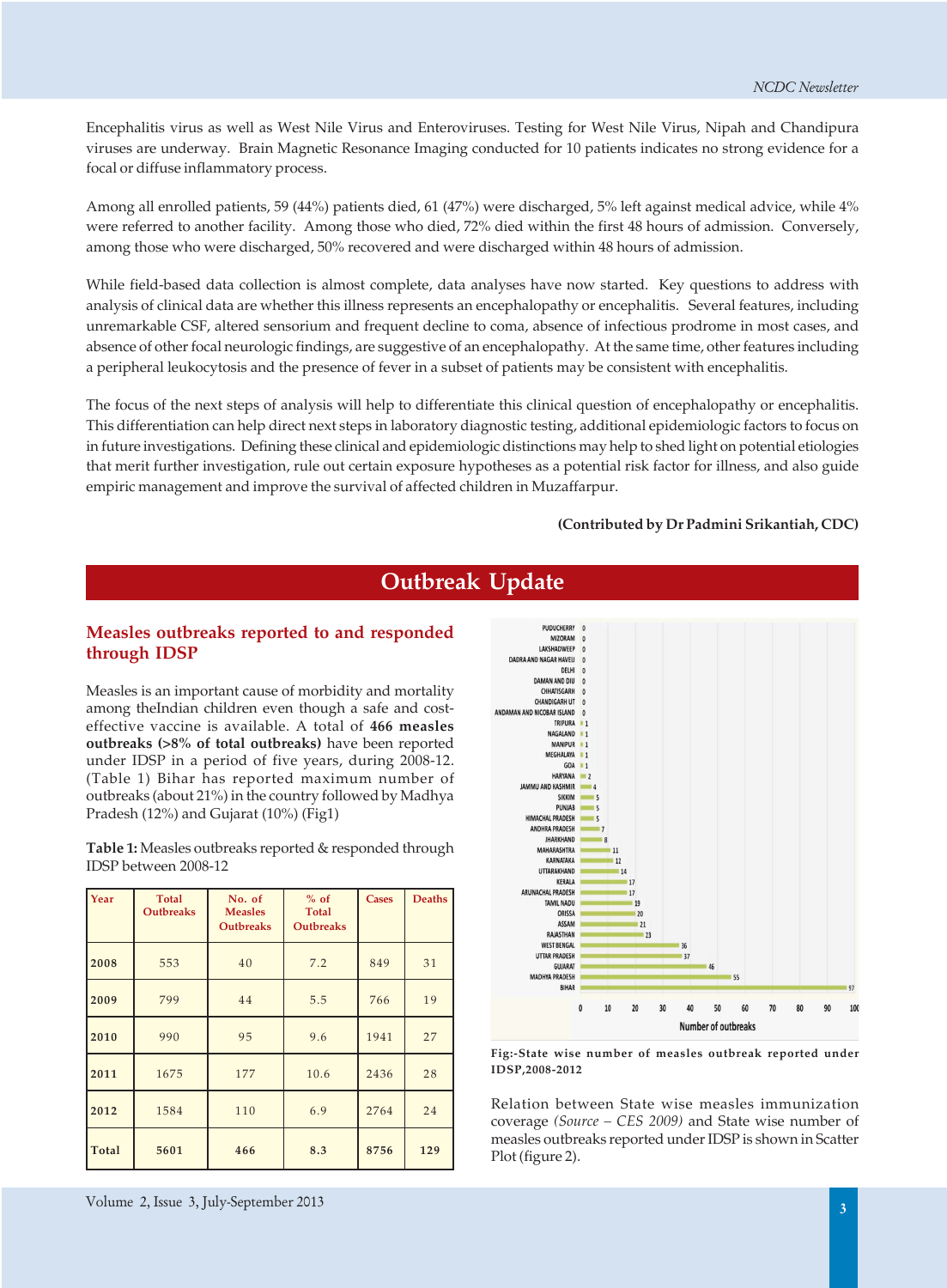

**Fig. State wise number of Measles Outbreaks**

Detailed analysis of outbreaks can be useful to identify gaps in immunization programme performance that may not be evident through monitoring vaccination coverage. Immunization programme weaknesses can include low coverage, heterogeneity of coverage with pockets of missed children, population movements, community resistance, cold-chain failure, inadequate human resources, poor data collection, and reporting errors.

The data highlights important focus areas:

- Analyse Measles outbreak data as a supplementary indicator to monitor the disease and evaluate programmatic efforts;
- Strengthen and maintain outbreak preparedness, rapid response to measles outbreaks and the effective treatment of cases;
- Support research to determine why outbreaks occurred (e.g. failure to vaccinate, accumulation of susceptible population or vaccine failure); and
- Identify areas at high risk or describe the changing epidemiology of measles in terms of age, immunization status etc.

**[Contributed by: Dr Amit B. Karad, Praveen G, Dr Mohd. Zuber & Dr Jagvir Singh, IDSP, NCDC, Delhi]**

### **NCDC Highlights**

#### **NCDC team in Uttarakhand to assist in post flood disease surveillance and response**

During the  $14<sup>th</sup>$  to the  $16<sup>th</sup>$  June 2013, the state of Uttarakhand and specifically the districts of Rudraprayag, Chamoli and Uttarkashi received unusually heavy rains – nearly 375% of the normally expected rainfall for the period.

This resulted in the melting of the Chorabari glacier and flash flooding of the Mandakini and other rivers thereby affecting large geographical areas in these districts. Particularly severely affected were the areas near the holy shrines of Kedarnath, Badrinath and Hemkund Sahib.

Within a week of the disaster, NCDC team of epidemiologists led by the Director NCDC visited the flood affected areas to assess and support the state government in rapid epidemiological assessment and institution of public health measures. The teams travelled to some of the most inaccessible and cut-off places like Guptkashi, Rampur and Govindghatand provided practical recommendations to the state health department for prevention of any disease outbreaks. They specifically assisted in preparation of micro-plans on communicable disease surveillance, providing guidelines for management of health problems, and in assessing safe water supply and sanitation situation

While the situation is still far from normal from an infrastructural point of view, an early and sustained public health response from NCDC and other public health institutions have prevented any large disease outbreak from occurring in any of the affected districts.

#### **(Contributed by Dr. Himanshu Chauhan, Epidemiology Division, NCDC Delhi)**

#### **India EIS Programme Selection for 2013-2015 Cohort**

The India EIS Programme is a 2-year program in applied epidemiology, in which EIS officers develop their skills while working within Indian public health agencies/ programmes. This Selection mode is through a highly competitive process by a committee of experts. EIS Officers are placeed for the two years under the technical supervision of a mentor in various health programmes. EIS officers complete a prescribed set of public health activities – the Core Activities of Learning (CALs) – to acquire the needed skills of a practicing field epidemiologist, including a field investigation, analysis and evaluation of surveillance data, epidemiologic data analysis, and both oral and written scientific communication. In June 2013, based on two sets of interviews and an epidemiological workshop, 12 candidates were selected (3 self-sponsored, 9 state-sponsored) for the second cohort of the India EIS Programme. The selected candidates are from Haryana, Uttarakhand, Kanartka, Kerala, AP, Himanchal, Odisha, Maharastra, Darbhanga, Kolkata and New Delhi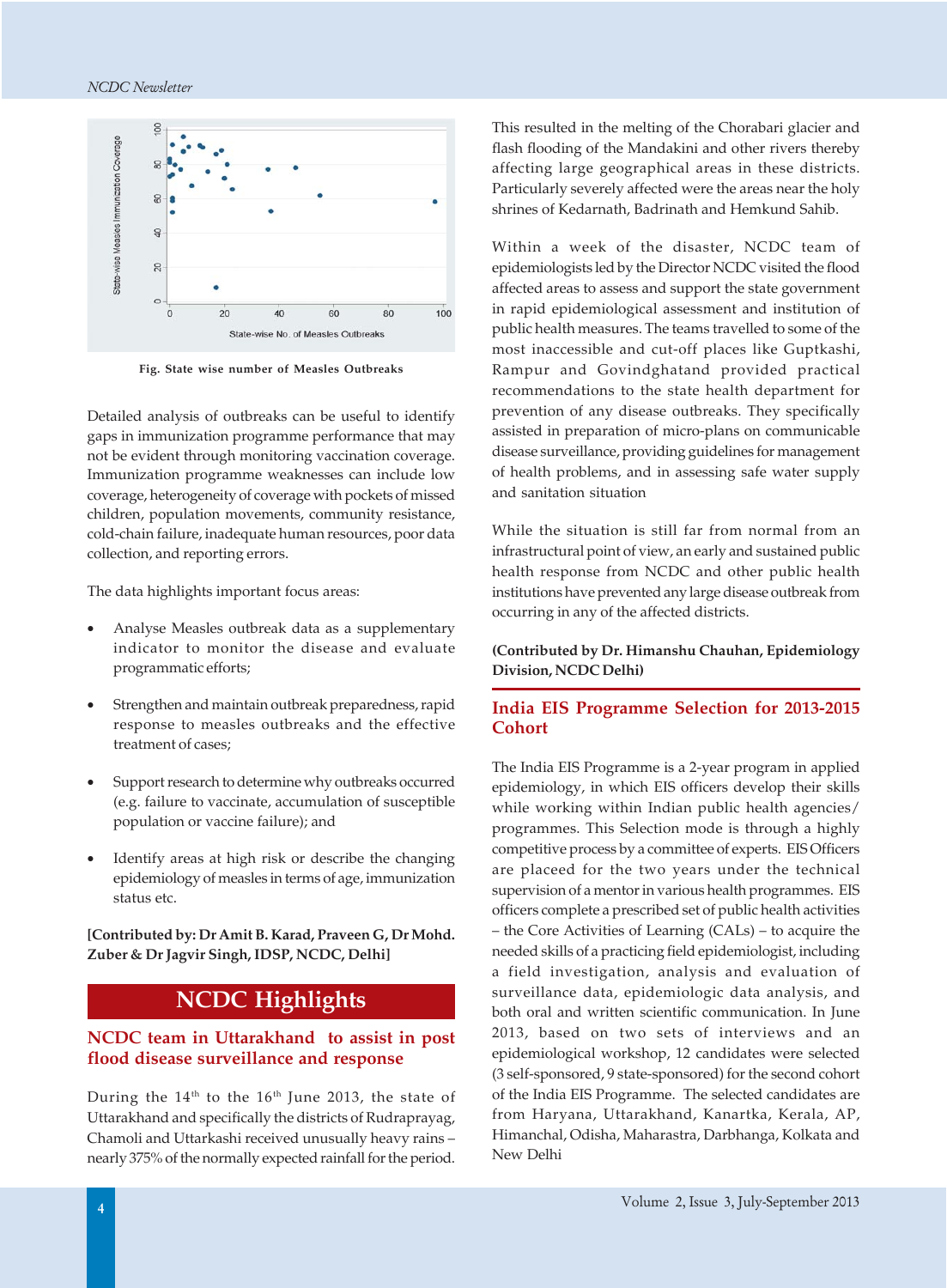#### **Evaluating HIV sentinel surveillance programme in India**

In 2011, an estimated 34 million people worldwide lived with HIV infection, with 18 million deaths due to AIDSrelated causes. In India, 21 lakh people were estimated to be living with HIV/AIDS with 1.48 lakhs deaths (2011). The HIV Sentinel Surveillance (HSS) was implemented in India in 1998 and 13<sup>th</sup> round has been completed in 2012-13.

The objectives of HSS are to monitor trends in HIV prevalence over time, monitor the distribution of HIV prevalence in different population subgroups and geographical areas, and identify emerging pockets of HIV epidemic. We evaluated the quality and system attributes of India's HSS system, following the CDC MMWR guidelines (MMWR2001; 50:1-35).

To evaluate the surveillance system, two states with four identified districts in each state were identified by purposive sampling. Site in-charge, counselor/staff nurse and lab technician in all identified sites, as well as the district officers, in-charges of state reference laboratories; state AIDS control society and the regional institutes were interviewed .

Available records including policy documents, operation manuals and program guidelines were . Records of previous HSS were reviewed for comparative analysis. accessed the online supervisory data entries for HSS activities.

The surveillance system comprises routine surveys of targeted populations covering demographics, risk behaviours and sero-testing for HIV. Antenatal clinics are identified as sentinel sites. The sites allow the HSS to give geographical coverage estimates at district level. In HSS 2012-13, a total of 557 of 640 districts (87%) were covered across 34 states.

The sample size requirement per sitewas 400. Pregnant women attending ANC clinics were recruited by consecutive sampling. For the sero-testing component, the unlinked anonymous testing (UAT) method was followed, in which the testing is not linked with personal identifiers. Data collection was done using predesigned tool. The collected data was sent weekly to the linked regional institute for data entry. Dual data entry was done online at the regional institute.

Training for HSS is conducted at three levels. Training of trainers and supervisors training were conducted at national level and for HSS site teams, this training was conducted at the state level.

#### **Performance of the national HIV sentinel surveillance system**

Since 1998, HSS has been used in assessing national and state level HIV prevalence trends over time. It has provided geographical distribution of HIV positivity across the country.



**Fig: Expansion of HSS sites, India, 1998 – 2012**

The surveillance system is relatively simple. HSS is hospital-based which facilitates ease of system operation. It uses a one page format, containing of 11 questions of which 9 are close-ended. The questionnaire has two languages, English and the local language for better understanding in filling. All 20 field staff interviewed stated that the data collection, flow of information and lab algorithm are simple and easily understandable. The data entry is done online by the regional institute which simplifies the field staff work, as they only collect the information. However, involvement of many stakeholders at different committees in formulation and implementation makes the process not simple. HSS has shown flexibility in adopting to changes needed over time. HSS is able to be customized to region based on population specific HIV prevalence estimates, by which the number of sites for each population group is changed based on the prevalence and the performance of each site. In addition, the HSS has added local language in the data form from 2010-11.

The overall quality of HSS was found to be good. Data collection tool is bilingual for better understanding and data capture. The completed data forms are cross verified both at the site and at the regional institute level for completeness. Dual data entry was introduced in the HSS from 2008. During the data cleaning, if the mandatory fields are missing, the data is removed from analysis. The mandatory fields include unique identification number, age and HIV status. Also, the sites that collect less than 75% of the allotted data are not included in the analysis. In 2010- 11, the data collected from 10 sites was removed due to less than 75% data collection. This improves the quality of data. The other important step in improving data quality is post surveillance epidemiological investigation: districts with outlier prevalence are investigated by field investigations for confirmation.

Staff involved at national, state and the filed level are trained with proper training guidelines and operation manuals.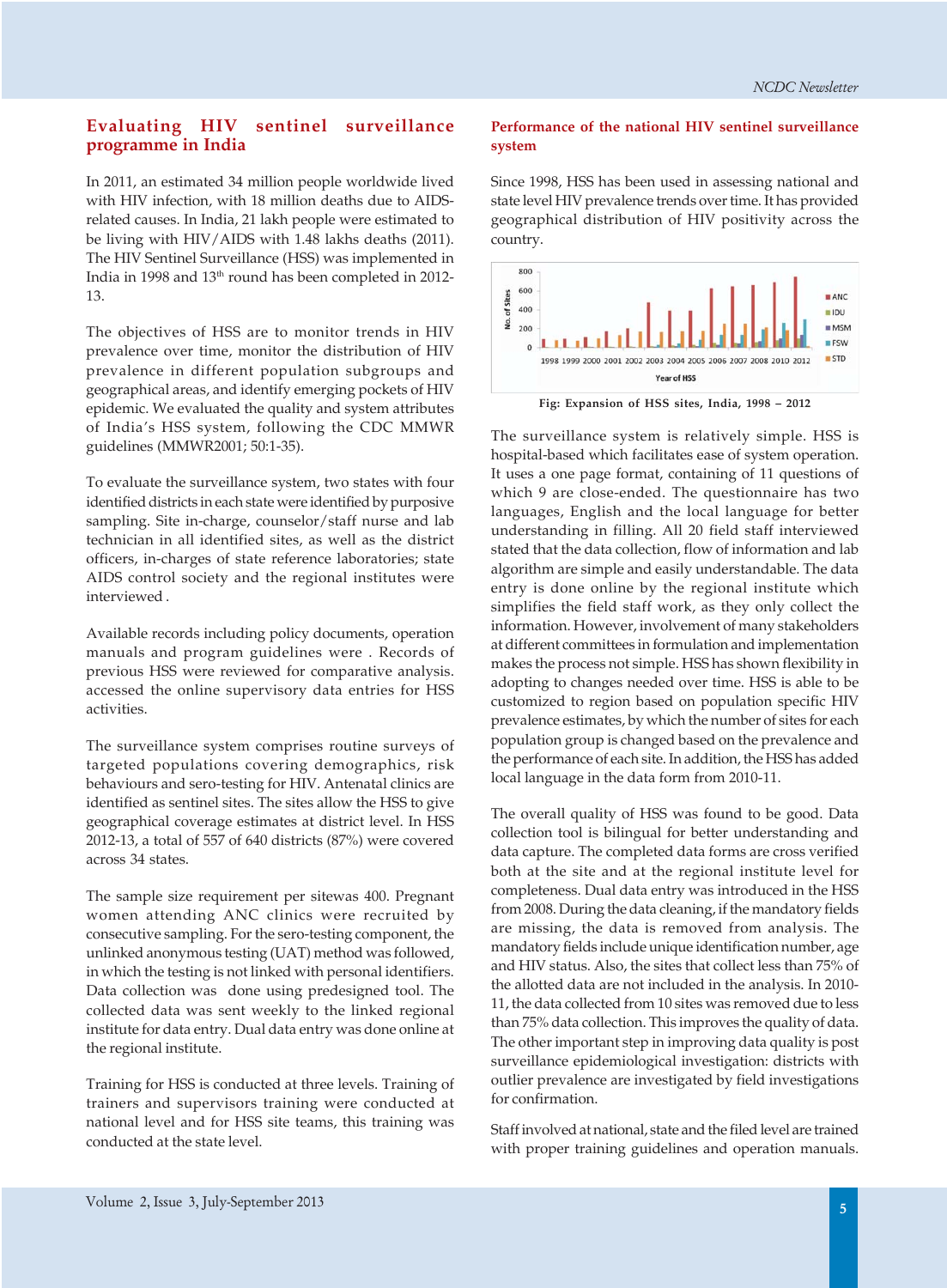The quality of training is monitored by making mandatory pretest and post test evaluations.

The testing labs were reduced across years and in 2012-13, 117 labs were included in surveillance. The labs that were not performing well were withdrawn from the HSS. The standard operating procedures and protocols were available for uniform maintenance of quality across all laboratories of HSS. In HSS, the two-test protocol is followed to ensure the quality of testing. Also, in HSS 2012-13, test kits of the same batch number were supplied to all the labs in order to minimize the kit errors.

HSS has a four tier supervision system, central team, regional institutes, SACS and SSTs (State Surveillance Team) for monitoring the sites and labs. Feedback reporting and action taken is done in real time basis, through online reporting. The level of adherence to guidelines and methodology of surveillance was high among the visited HSS sites and SRLs, which indicated the acceptability of the surveillance system. The completeness of forms was taken as a proxy indicator for the acceptability by the field staff.

The surveillance system provides good representativeness of data. The sites were spread all over the country covering 557 districts. HSS provided trends for more than 500 districts in 1998. However, 75% of the HSS sites were located in urban areas of the district and hence minimal rural coverage was observed. The surveillance system is sensitive to pick up trends, which is one of the objectives of HSS. It is also sensitive to identify emerging pockets of the HIV epidemic. HSS employs real time monitoring and supervision.

However, timeliness of HSS 2012-13 needed improvement. Although clear timelines of various activities at the state and national level were defined, there was delay in release of funds, procurement of logistics in a few states and supply of test kits to State reference labs.

**(Contributed by Dr Mohan Kumar, EIS Officer based at NACO)**

#### **Three-Month WHO Regional Training Course on Epidemiology at NCDC**

A WHO Collaborating Centre for Epidemiology and Training since 1996, NCDC conducts FETP training every year for participants from countries of South East Asia Region. The objective of the course is to strengthen the technical capabilities and skills of health personnel by providing practical training in the field of epidemiology, management of health programmes and usage of computer.

experts from NCDC, premier health Institutes/ Organization in India, and WHO-India..

This year, for the 18<sup>th</sup> FETP begining on July, 15 candidates from DPR Korea, Mynamar, Maldives, Bhutan, Sri Lanka and Indonesia are attending the training. The course is of three months duration and covers modules encompassing field epidemiology, laboratory, use of computer applications through lectures, case studies and real time field projects.

Since 1996, 257 participants from Bangladesh, Bhutan, DPR Korea, Indonesia, Maldives, Myanmar, Nepal, Papua New Guinea, Sri Lanka, Thailand, Timor Leste and India have successfully completed the course.

**(Contributed by Dr. Arti, Epidemiology Division, NCDC)**

#### **Training on Geographic Information System at NCDC**

Geographic Information Systems (GIS) and Field Adapted Survey Toolkit (FAST) training was held at NCDC from  $17<sup>th</sup> - 28<sup>th</sup>$ June, 2013.

The training was provided by Mr Carl Kincaid an expert from CDC, Atlanta arranged the Global Disease Detection India Centre. Training was scheduled in two batches— $17<sup>th</sup> - 21<sup>st</sup>$  June and  $24<sup>th</sup>$  -28thJune, 2013, allowing for a total of 37 participants. Trainees included NCDC officials , EIS

NACO.



Officers, MPH Scholars and officials from NVBDCP & **Mr Carl Kincaid, CDC Atlanta**

**Participants of GIS Training at NCDC Delhi, 17th -28th June 2013**

The course included areas such as the Arc GIS Desktop software application, and hands-on-training pertaining to the Field Adapted Survey Toolkit (Fast).The participents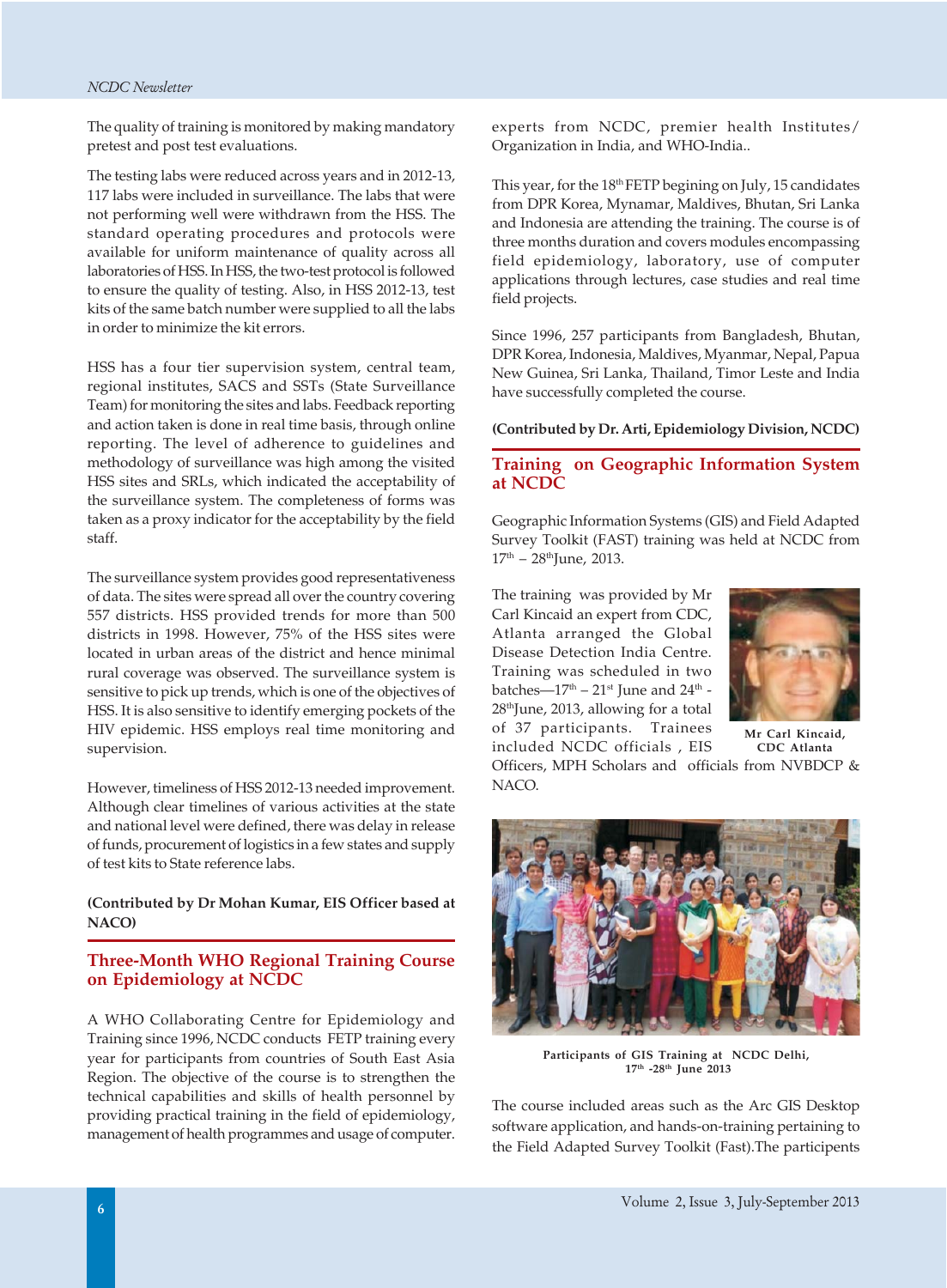found the training to be helpful due to its classroom training and hands-on application using open source software. Trainees were excited at the possibilities of utilizing the software to support public health surveillance and outbreak response.

#### **(Contributed by Dr. Rajeev Sharma & Dr. Anil Kumar)**

#### **Training on Strategic Health Operations Centre (SHOC) at NCDC**

To strengthen the efforts of Integrated Disease Surveillance Programme (IDSP) in responding to disease outbreaks, the Strategic Health Operations Centre (SHOC) at NCDC-Delhi was developed in 2012. Equipped with the state-of-the-art technology the SHOC allows NCDC / IDSP to act as a command centre to manage disease outbreaks, public health emergencies from a centralized location.

NCDC/GDD-IC organized a two-week training from 27th May to 7th June 2013 on how NCDC can use the SHOC efficiently to respond to disease outbreaks/ public health emergencies. Emergency management Specialist, Sarah Ramsey, and Emily Frant, Public Health Analyst from CDC, Atlanta trained the faculty members. The training highlighted the importance of a SHOC, centralized management system called Incident Response System, development of infectious disease plan, activities and standard operating procedures.



**SHOC training in progress at NCDC**

After the training, Jenny Beaver, a research graduate assistant, from CDC, worked with different divisions of NCDC to complete the Infectious Disease plan and build up the SHOC's capacity in outbreak response. The final infectious plan will outline all of NCDC's response plans, policies and procedures and will act as the centerpiece of a comprehensive emergency management effort.

#### **(Contributed by Dr Pradeep Khasnobis & Ms. Jennifer Beaver)**

#### **Outbreak Investigation Workshop, May 2013**

In order to better investigate the 40-50 outbreaks being reported to IDSP weekly, on May 16 and 17, 2013, an outbreak investigation workshop was conducted by Dr Jagvir Singh and Dr Kayla Laserson. All EIS officers attended, along with senior leadership at NCDC Delhi and NCDC branches from around the country. The two day course comprised a review of outbreaks and important findings investigated by IDSP, multiple hands-on case studies, and an exercise to use recent outbreak data reported to IDSP to describe all the steps needed to investigate an outbreak. All participants engaged in lively discussions and hands-on practice and will be able to apply these skills to outbreak investigations across the country.

#### **Japanese Encephalitis in Uttar Pradesh and in urban areas of New Delhi**

Japanese Encephalitis (JE)is a major public health problem in India. Since the first case reported in 1955, JE was restricted primarily to South India. Later, the disease spread to north India from 1978 onwards. Uttar Pradesh (UP), a highly endemic state contributing more than 70 % of JE cases in the country during the recent past, has witnessed since 1978, extensive and recurrent outbreaks. The JE situation and trends in UP over past 30 years has been reviewed recently and can be read in the following publication.

*RoopKumari, P. L. Joshi.* A review of Japanese encephalitis in Uttar Pradesh, India. WHO - South-East Asia Journal of Public Health. 2012; 1 (4): 374-395

To confirm indigenous transmission of JE in urban areas of Delhi, NCDC carried out an investigation of four cases of JE reported in September 2011. The results of the investigation can be accessed from the link given below

*RoopKumari, Kaushal Kumar, Ashok Rawat, Gir Raj Singh, Narendra K. Yadav and Lakhbir S. Chauhan.* First indigenous transmission of Japanese Encephalitis in urban areas of National Capital Territory of Delhi, India. Tropical Medicine and International Health .June 2013; 18 (6): 743– 749.

#### **News /Events**

#### **India develops a low cost Rotavirus vaccine**

On 14 May, 2013, Indian scientists announced in New Delhi the results of third phase of clinical trials, involving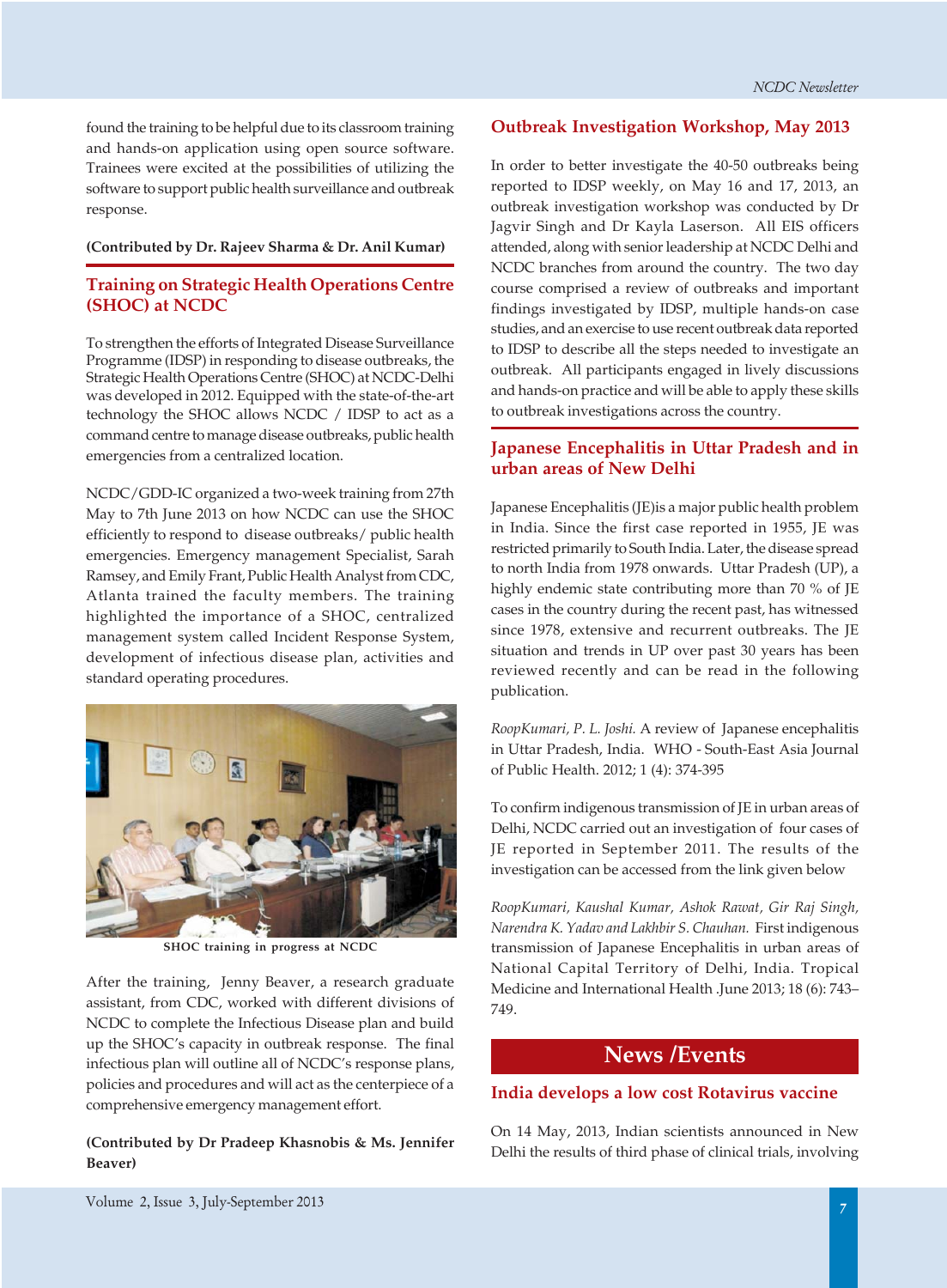6,799 infants, of a relatively in inexpensive home grown rotavirus vaccine called Rotavac. As an oral vaccine, Rotavac reduced severe rotavirus-related diarrhoea cases by 56 per cent in infants under-one year, with protection continuing into the second year, according to Dr K Vijayargahavan, secretary, Department of Biotechnology.

Developed under an India-US collaboration, the new vaccine can be given along with oral polio vaccine and reportedly has efficacy levels comparable to two licensed vaccines already available in the market. However, Rotavac is expected to cost only US\$ 1 per dose.

Rotavirus is a leading cause of diarrhea-related deaths in most developing countries, causing some 450 000 deaths among children below five worldwide each year, of which about 100 000 are in India alone. India's new rotavirus vaccine promises to drastically reduce diarrhoeal deaths

#### **Foundation stone laying of New Building Complex for NCDC**

On 28th April, 2013 ,Union Minister of Health & Family Welfare, Government of India, Shri Ghulam Nabi Azad laid the foundation stone for New Building complex for NCDC. Being built at acost of Rs 326.19 crores, the construction work is expected to be completed by 2015. While addressing the function, Shri Ghulam Nabi Azad, appreciated the remarkable contributions made by NCDC in the area of communicable Disease surveillance and control over the past many years and stressed the need for it to focus also on the emerging problem of Non Communicable Diseases as a way forward. Secretary, Health and Family Welfare, Shri K. Desiraju,DGHS Dr.Jagdish Prasad and other officials also graced the occasion with their presence.



**Hon'ble Union Minister of Health & Family Welfare Shri Ghulam Nabi Azad at the the foundation stone laying function**

#### **Update on the Middle East Respiratory Syndrome -Coronavirus (MERS-CoV)**

The novel coronavirus(nCoV) was first reported in Saudi Arabia in September 2012. The Coronavirus Study Group (CSG) of the International Committee on Taxonomy of Viruses (ICTV) in May 2013 designated the novel coronavirus as "Middle East Respiratory Syndrome Coronavirus (MERS-CoV)". So far the infection seems to be geographically linked to Arabian Peninsula in Middle Eastwith cases originating from four countries viz Saudi Arabia, Jordan, Qatar and United Emirates. Although laboratory-confirmedcases have been reported from France, Italy, and the UK they have had close contact with the case who returned from Saudi Arabia.Globally, from September  $2012$  to 9<sup>th</sup> July 2013, WHO has reported a total of 80 laboratory-confirmed cases of MERS-CoV infection, including 45 deaths (case fatality rate of 55%).

MERS-CoV has been shown to spread between people who are in close contact. Transmission from infected patients to healthcare personnel has also been observed. Health care facilities need to observe importance of systematic implementation of infection prevention and control practices. Health care facilities that provide care for patients suspected or confirmed with

MERS-CoV infection should take appropriate measures to decrease the risk of transmission of the virus to other patients, health care workers and visitors.

Most cases of illness present with fever and cough that progress to a severe pneumonia causing shortness of breath and breathing difficulty. Although most cases have been characterized by a severe illness, milder illness has been detected also been reported .

Based on the current situation, WHO (http:// www.who.int/csr/don/2013\_07\_07/en/) encourages all Member States to continue the surveillance for severe acute respiratory infections (SARI) and to carefully review any unusual patterns.

#### **Himachal Pradesh declared a Smoke Free State**

On 2nd July, 2013 the state of Himachal Pradesh was declared as Smoke Free State underSection-4 of COTPA, 2003 by Sh. Kaul Singh Thakur, Hon'ble Minister,

Health and Family Welfare, Govt. of Himachal Pradesh by signing a Certificate of Declaration on the occasion.

Hon'ble Minister ensured his full support to the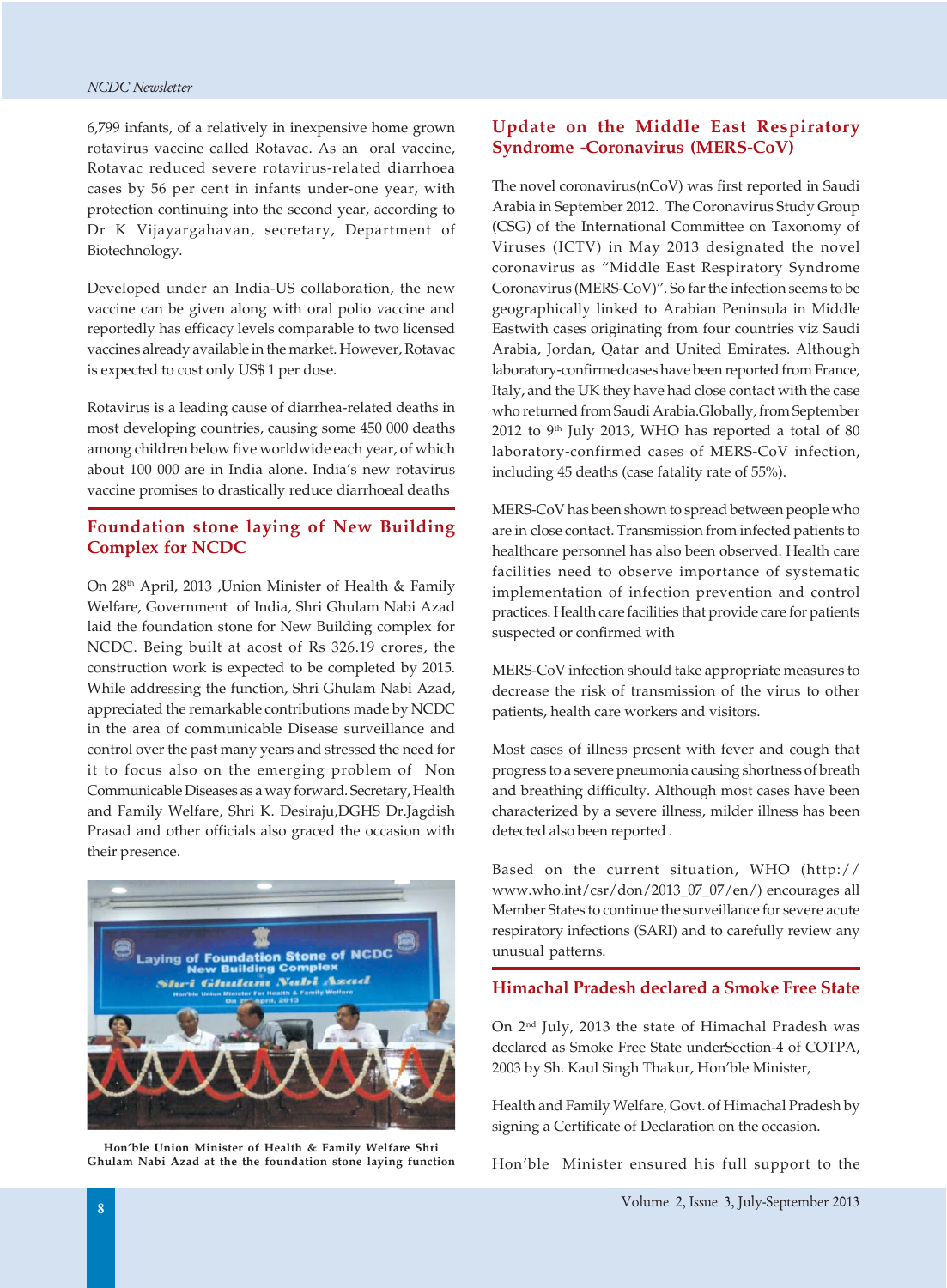organization in implementation of complete COTPA (Section 4, 5,6 and 7) and also appealed govt officials to make rules to stop smoking at home also. He assured the Law department's full support in this regard.

On the occassion, the Minister also felicitated with Appreciation Certificates & Citation to the first three districts (Bilapsur, Shimla and Mandi) and Government departments including Health, Rural Development



**Hon'ble Minister of Health & Family Welfare, Govt. of Himachal Pradesh Shri . Kaul Singh Thakur declaring Himachal Pradesh a Smoke Free State**

&Panchayati Raj, Excise & Taxation, Tourism, Transport, Education, and Police, and the Himachal Pradesh Voluntary Health Association for their outstanding contribution in making Himachal a Smoke Free State.

#### **NDMA/CDC Conference on "emerging –remerging pathogens and their bio-risk management" at New Delhi**

The U.S. Centers for Disease Control & Prevention (CDC) and National Disaster Management Authority (NDMA), Govt. of India organized a Joint Conference on "Emerging and Re-emerging Pathogens & Bio-risk Management" on May 7 & 8, 2013 at the India Habitat Centre in New Delhi.

The conference was inaugurated by Sh. M. Shashidhar Reddy, Vice Chairman, NDMA and Ms. Nancy J Powell, US Ambassador to India. Other dignitaries present during the inaugural session were Major General (Dr.) J. K. Bansal, Member, NDMA, Dr VM Katoch, Secretary, Health Research, ICMR, Dr. Jagdish Prasad, Director General of Health Services, GOI and Dr. Kenneth Earhart, US CDC Country Director. There were 294 delegates in attendance representing NDMA, Ministry of Health & Family Welfare, Ministry of Defense (MoD), Ministry of Agriculture (MoA), Ministry of Railways, National Security

**MMWR Morb Mortal Wkly Rep.2013 May 10;62(18):366-71.**

# **Emergence of avian influenza A(H7N9) virus causing severe human illness - China, February-April 2013.**

#### **Centers for Disease Control and Prevention (CDC).**

#### **Abstract**

On March 29, 2013, the Chinese Center for Disease Control and Prevention completed laboratory confirmation of three human infections with an avian influenza A(H7N9) virus not previously reported in humans. These infections were reported to the World Health Organization (WHO) on March 31, 2013, in accordance with International Health Regulations. The cases involved two adults in Shanghai and one in Anhui Province. All three patients had severe pneumonia, developed acute respiratory distress syndrome (ARDS), and died from their illness. The cases were not epidemiologically linked. The detection of these cases initiated a cascade of activities in China, including diagnostic test development, enhanced surveillance for new cases, and investigations to identify the source(s) of infection. No evidence of sustained human-to-human transmission has been found, and no human cases of H7N9 virus infection have been detected outside China, including the United States. This report summarizes recent findings and recommendations for preparing and responding to potential H7N9 cases in the United States. Clinicians should consider the diagnosis of avian influenza A(H7N9) virus infection in persons with acute respiratory illness and relevant exposure history and should contact their state health departments regarding specimen collection and facilitation of confirmatory testing.

PMID: 23657113 [PubMed - indexed for MEDLINE]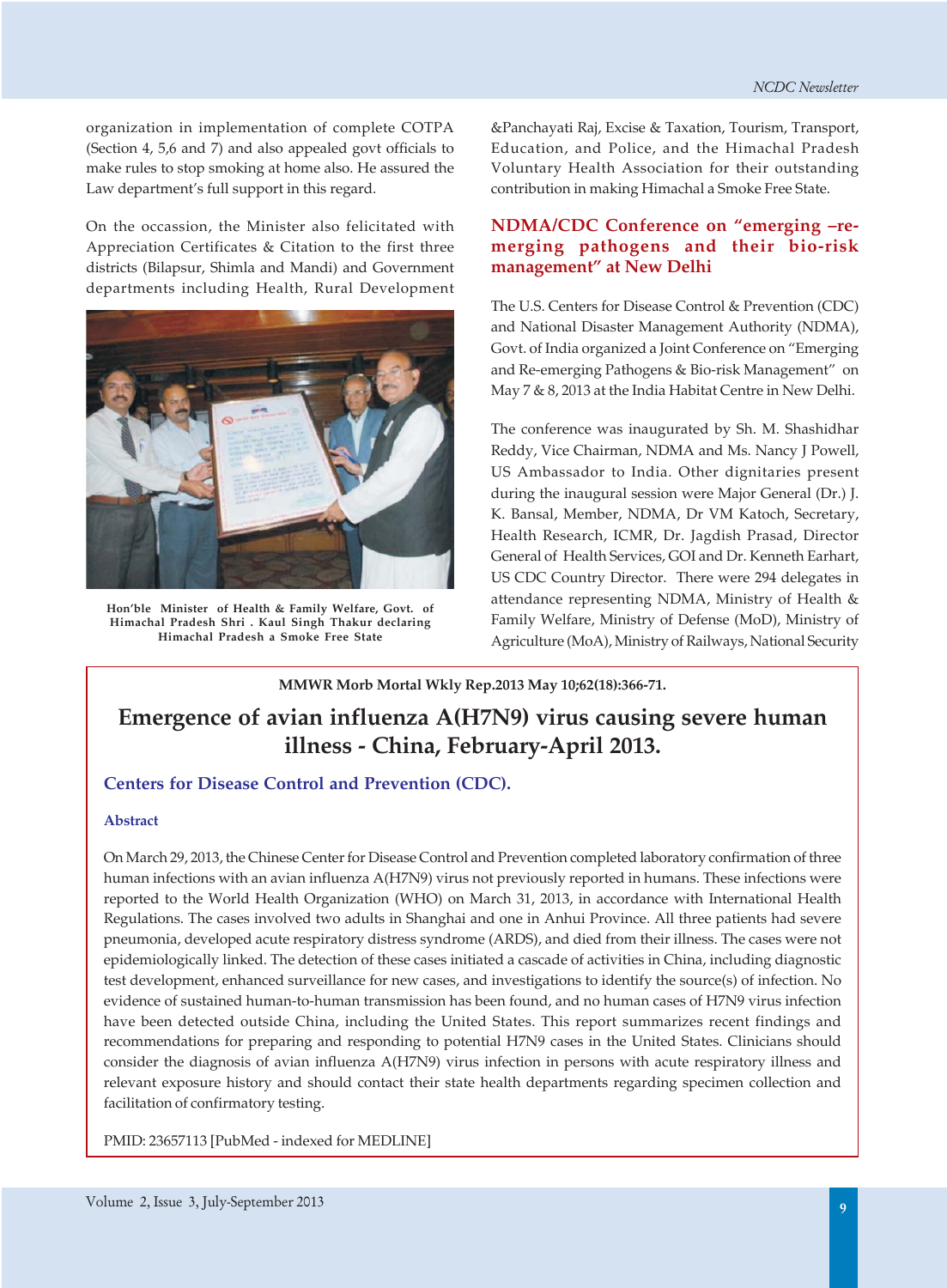and Law Enforcement Representatives, delegates from the National and State levels, academia, and both public and private sectors. The conference addressed biosurveillance and bio-risk management issues , and provided an opportunity for multisectoral discussions on bio-security. The conference raised awareness on these issues and created opportunities for increased bi-lateral collaborations.

#### **Visit of Dr. James J. Sejvar, Neuroepidemiologist from CDC to assist in investigations of Acute Neurological Syndrome at Muzaffarpur**

James J. Sejvar, M.D. who is a Neuroepidemiologist with the Division of High-Consequence Pathogens and Pathology, National Center for Emerging and Zoonotic Infectious Diseases, Centers for Disease Control and Prevention at Atlanta, USA recently visited NCDC to provide expertise on the viral encephalitis and nervous system disorders as it relates to the outbreak in Muzaffarpur, Bihar. Dr. Sejvar visited the affected areas and analysed the data on the clinical and

laboratory aspects of the AES outbreak . He also met with the outbreak response team in the field for outbreak investigations.He. His assistance during the outbreak has been appreciated as the NCDC staff are trying to ascertain the etiology and mode of transmission of this disease which is adversaly affecting young children each year in Muzaffarpur.



**Dr. James J. Sejvar, examing a child with Acute Neurological Syndrome at Muzaffarpur, Bihar**

# **Modern Technology and Health**

#### **Web -based Tuberculosis Case Tracking System (Nikshay), India**

In order to overcome delays in information usage and assist in decision support for individual case management and related information, Central TB Division (CTD) in collaboration with National Informatics Centre (NIC) in April 2012 decided to develop and rapid implementat a web-based case tracking system.

The system architecture based on existing paper based recording & reporting was used to design an online software named "Nikshay" meaning TB Control in Sanskrit. The software was pilot-tested and Login IDs and passwords were created for

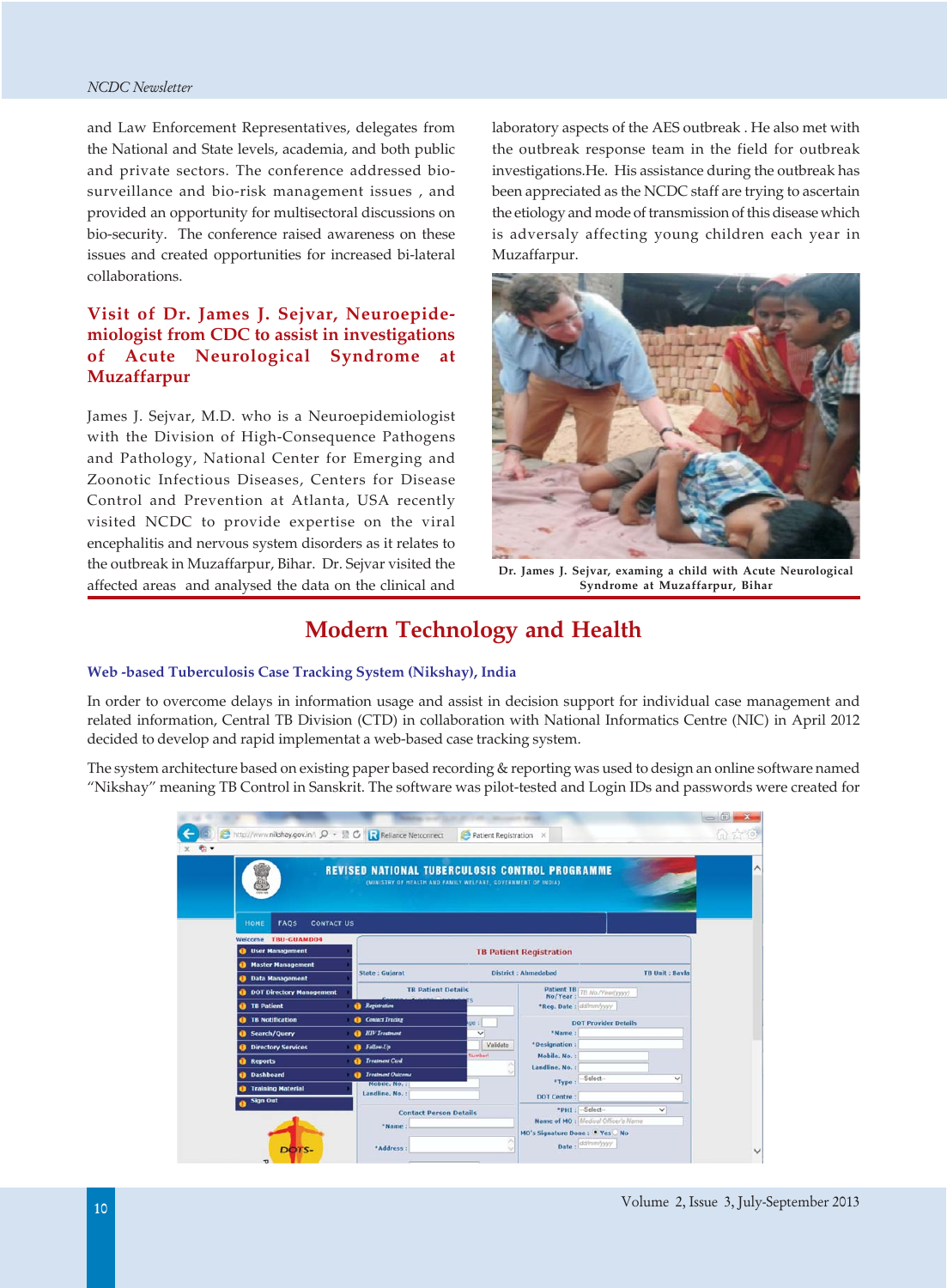2 national level, 35 provincial level, 692 district level & 2800 Tuberculosis Unit level users. In addition, 38654 Health facilities were mapped throughout the country. User manuals were developed & master trainers trained at national level & software was launched in May 2012.

The rapid training cascade was completed in training of provincial level (50), district level (668) and block level (~10,000) data entry operators using training videos in English & Hindi, user manual and demonstrations. All health officers & TB Officers were sensitized by July 2013.

The main objectives were to facilitate individual patient wise monitoring & tracking of TB treatment, to automate reporting, once the case wise data is regularly entered and updated, and to facilitate online referral / transfer mechanism with real time information transmission to prevent patient loss and facilitate effective programme management (e.g. e-HRD, eprocurement e-supply chain, e-cash transfer).

Presently, the program is being used by the CTD at central level, by all State TB programmes and district TB cells, Tuberculosis Units, Culture and Drug Sensitivity Laboratories, DR-TB Centres,

Since implementation in last one year, till date (11th July 2013) over 1.5 million patients have been registered in Nikshay. 38,000 private health facilities have been registered and >15,000 TB patients notified by these private health facilities have been registered in Nikshay.

#### **(Contributed by Dr Kiran Rade, Central TB Division, Dte.GHS, Nirman Bhavan New Delhi)**

# **Forthcoming conferences & meetings**

 **First India Epidemic Intelligence Service (EIS) Conference Dates:** 24-26 October 2013 **Venue:** National Centre for Disease Control

22, Sham Nath Marg, Delhi-110054 **Theme:** Epidemiology in the Context of Emerging Infections and Non-communicable Diseases For details: www.indiaeisconference.com

 **The Third International Conference on Dengue and Dengue Hemorrhagic Fever 2013 (Dengue 2013) Dates:** 21-23 October 2013 **Venue:** The Imperial Queen's Park Hotel in Bangkok, Thailand. **Theme:** "Global Dengue: Challenges and Promises".

For details: www.dengue2013bangkok.com

 **XII International Conference on Vector & Vector Borne Diseases (ICOV 12) Udaipur**

September 9-11, 2013; Insect Microbial & Herbal Control Laboratory

Department of Zoology, Mohanlal Sukhadia University, Udaipur 313 002, India Mob: 090013 92724, 094143 43473 Website: www.icov12.com E-mail osicov12@gmail.com artimlsu@yahoo.co.in

#### **2013 SAFETYNET (SEARO/WPRO) Conference On November 12-14, 2013 in Da Nang City,**

**Vietnam** The deadline for abstract submission is July 31, 2013

| <b>World Health Days</b> |                |                                  |  |  |
|--------------------------|----------------|----------------------------------|--|--|
| July                     | $\mathbf{1}$   | Doctors Day (In India)           |  |  |
|                          | 28             | World Hepatitis Day              |  |  |
|                          | 29             | <b>ORS</b> Day                   |  |  |
| August                   | $1 - 8$        | <b>World Breast feeding Week</b> |  |  |
| September                | $1st$ to $7th$ | <b>National Nutrition Week</b>   |  |  |
|                          | 12             | World Oral Health Day            |  |  |
|                          | 28             | <b>World Rabies Day</b>          |  |  |